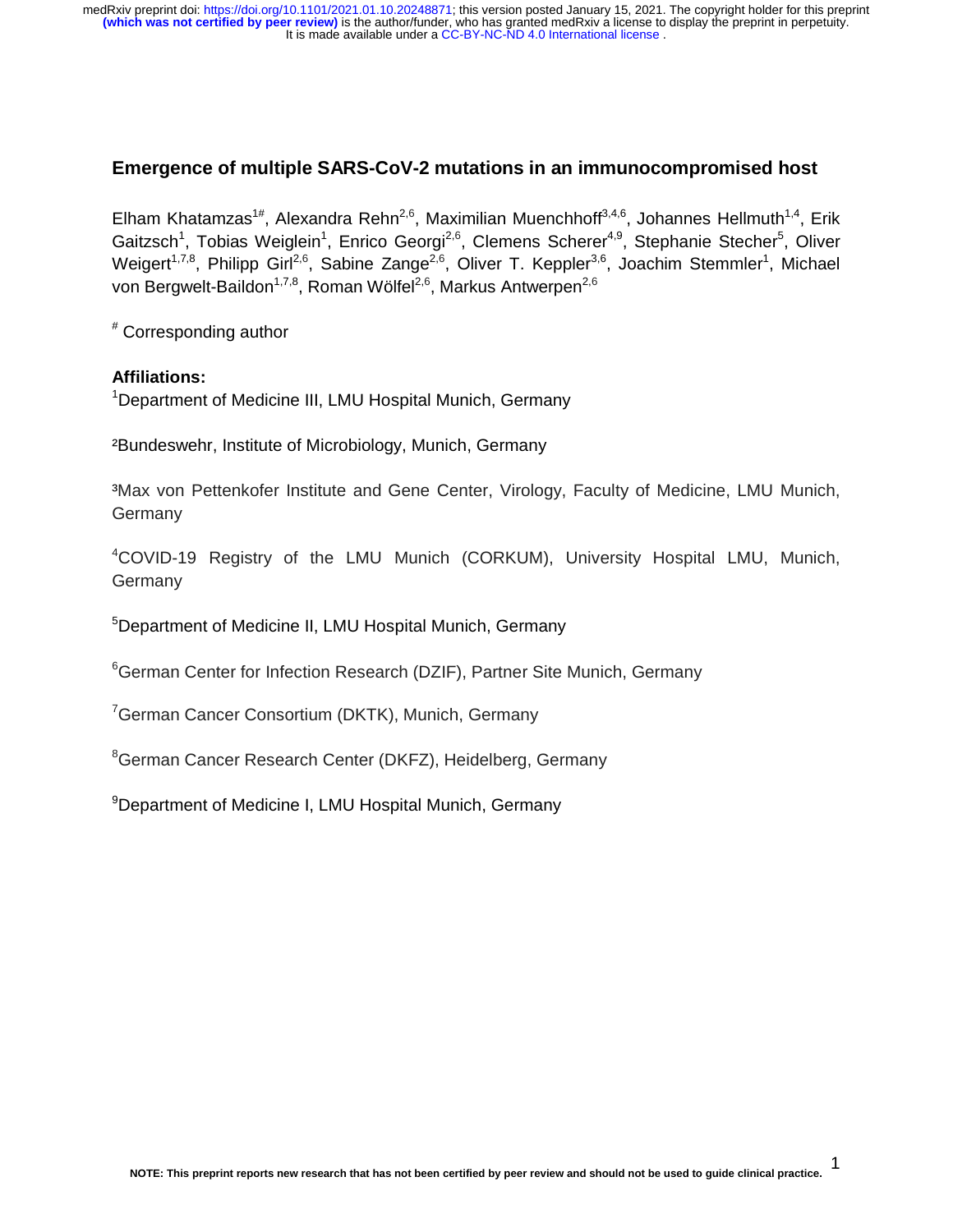## **Abstract**

Prolonged shedding of infectious SARS-CoV-2 has recently been reported in a number of immunosuppressed individuals with COVID-19. Here, we describe the detection of high levels of replication-competent SARS-CoV-2 in specimens taken from the respiratory tract of a B-cell depleted patient up to 154 days after initial COVID-19 diagnosis concomitant with the development of high mutation rate. In this patient, a total of 11 nonsynonymous mutations were detected in addition to the Y144 deletion in the spike protein of SARS-CoV-2.

Virus evolution studies revealed a dramatic diversification in viral population coinciding with treatment with convalescent plasma and clinical respiratory deterioration. Our findings highlight the urgent need for continuous real-time surveillance of genetic changes of SARS-CoV-2 adaptation alongside immunological investigations in patients with severely compromised humoral responses who may shed infectious virus over prolonged periods of time.

### **Key words:**

SARS-CoV-2; mutation; Y144 deletion; immune suppression; replication competent

## **Introduction**

Since the end of 2019, the severe respiratory disease Coronavirus disease 2019 (COVID-19) [1] that originated in Wuhan, China, has developed into a pandemic with devastating effects. According to the John Hopkins University there are to this date (Dec. 22, 2020) over 77.4 million COVID-19 cases and 1.7 million deaths worldwide [2].

In December 2020, a new emergent variant of SARS-CoV-2 was reported in the United Kingdom [3] with a postulated higher infectivity and thus transmission rate [4]. Unique national and international collaborative effort has allowed sequencing data of full-length SARS-CoV-2 genomes to be shared immediately allowing both predictions of structural changes of specific viral proteins [5–8] important for immune recognition and the use of data for molecular epidemiology studies [9]. One of the possible sources for increased genetic diversity seen within SARS-CoV-2 may be individuals with prolonged viral infection due to underlying immunosuppression. Recently a number of single case reports have shown within host genetic diversity arising in the absence of immunological pressure and upon treatment with COVID-19 specific treatment in immunocompromised hosts [10][11]. In the context of the novel B 1.1.7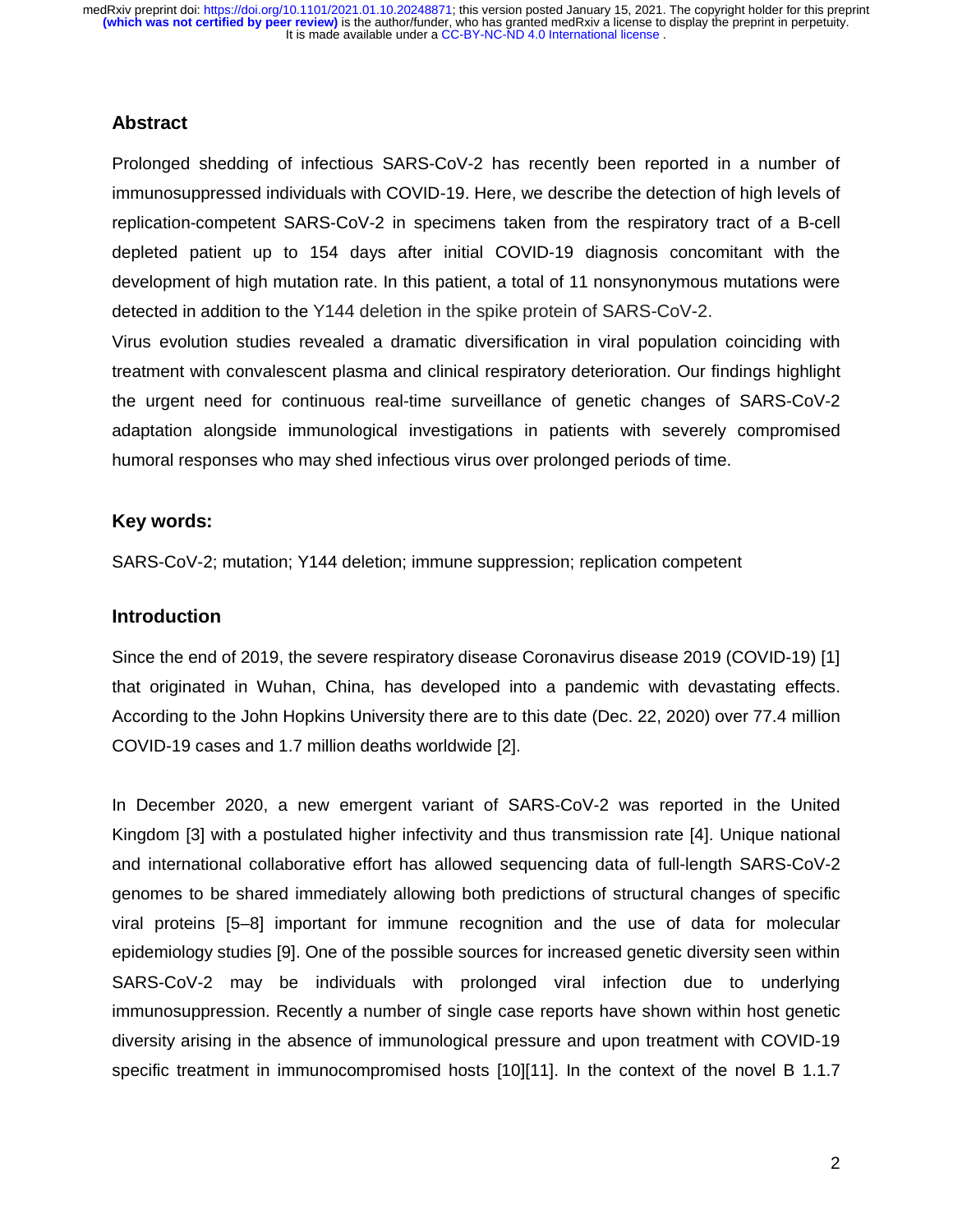lineage a combination of mutations and deletions within spike were described in such a patient [10][11].

We have recently reported our observations with a cohort of six B-cell depleted patients with COVID-19 (BLD-2020-010058, under review). Within this study, we observed notable findings in one of those patients, who exhibited a protracted, eventually fatal clinical course characterised by the presence of high concentrations of replication-competent SARS-CoV-2 in the respiratory tract for more than 134 days. Here, we present analysis of the viral evolution of samples from this patient over time with increased detectable rate of mutation in comparison to two other Bcell depleted patients as well as the general population of SARS-CoV-2 infected individuals, thus suggesting a unique interplay of host and viral factors.

#### **Results**

A woman (patient A) in her 70ies was hospitalised with COVID-19 and severe ARDS. She had been feeling unwell with worsening upper respiratory symptoms for two weeks prior to presentation requiring high flow oxygen on admission. On transfer to our center endotracheal intubation and ventilation were initiated and she was managed in our intensive care unit until her death 5 months later. Her past medical history was significant for follicular lymphoma that had been treated with a total of three cycles of standard chemotherapy cyclophosphamide, doxorubicin, vincristine and prednisone in combination with the B-cell depleting anti-CD20 antibody obinituzumab up to a month prior to presentation.

COVID-19-directed treatment initially included steroids as well as administration of convalescent plasma (Figure 1). Therapy with remdesivir was deemed unsafe due to existing renal failure and known hypersensitivity to sulfobutylether-β-cyclodextrin.

Clinical upper and lower respiratory tract specimens obtained from patient A showed low Ct values and high viral concentrations throughout until date of death on day 156 following diagnosis (Figure 1). In keeping with this SARS-CoV-2 could be successfully isolated in Vero E6 cell cultures from all 16 patient samples examined in this study. Of note, the first samples submitted for viral cultures for patient A were on day 20, which although later in course of infection, we henceforth refer to as day 0.

At the same time we were also treating other B-cell depleted lymphoma patients within our unit (BLD-2020-010058, under review), two of these (patients B and C) protracted severe COVID-19 course with ARDS following nosocomial transmission of SARS-CoV-2 from a presumably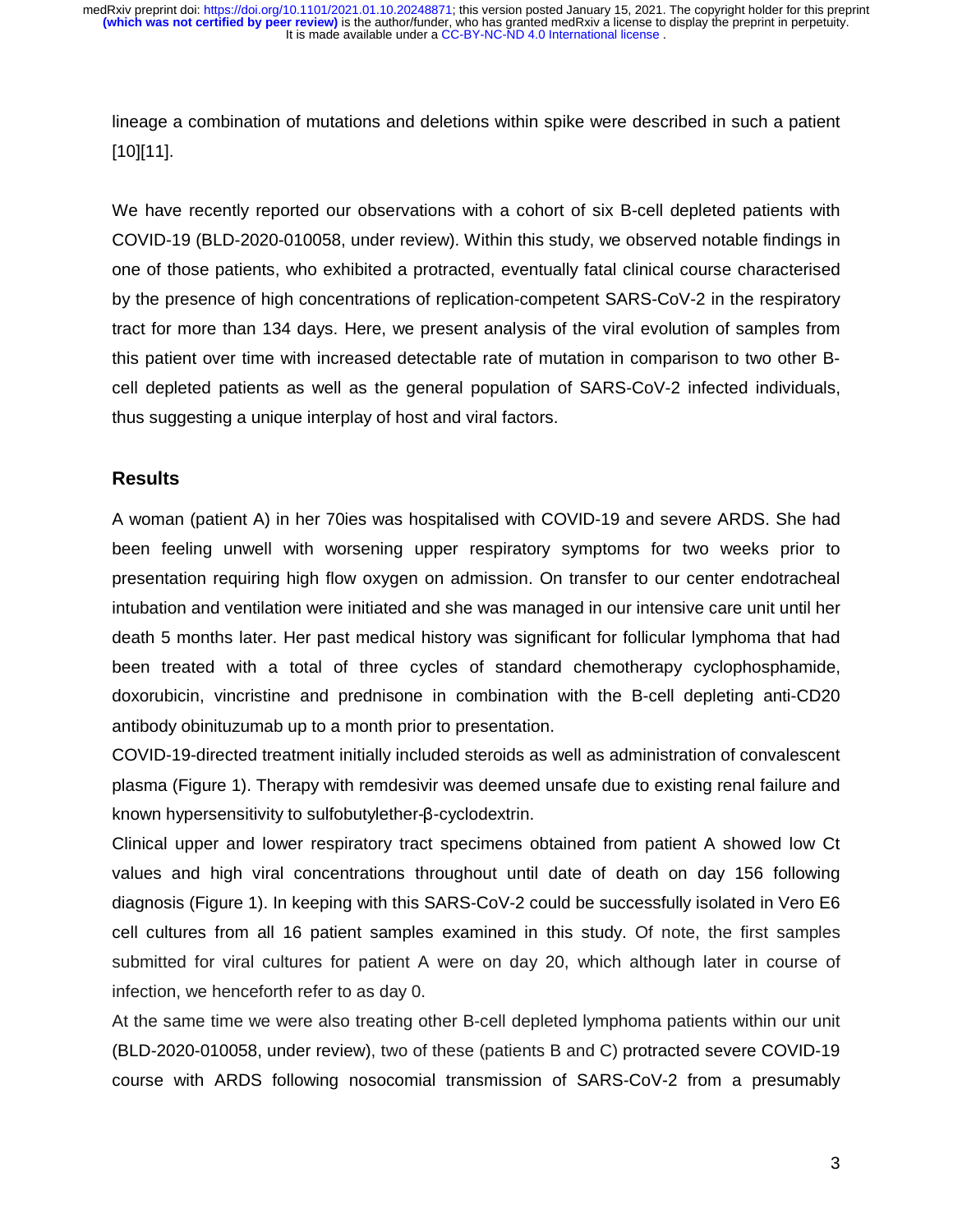common source. Eventually, both recovered fully and were able to be discharged from hospital care.

We were able to generate 16 high quality genomes of SARS-CoV-2 isolated from all three patients from successive time points (10 from patient A and 3 from patients B and C, respectively). All genomes were generated from samples with replication-competent SARS-CoV-2. The genomes hold at least 29685 nucleotides in length, which is more than 99% of the SARS-CoV-2 genome with a sequencing depth of usually more than 1000-fold (mean: 812-fold, min: 308-fold) (Table 1). Missing nucleotides are only located at the outermost ends.

All mutations and mutational events are listed in Supplemental Data Table 1. Five mutations in total enable the grouping of all sequenced isolates into nextstrain-clade 20B (Old Nextstrain CladeA2a, Pangolin Lineage B.1.1, GISAID Clade GR). The observed mutations at nucleotide position 23403 (S-protein 614D>614G), 3037, 14408 and 241 belong to the most prominent European cluster. The deletion at position 28881 in the open reading frame of the N-protein was detected well. In respiratory tract samples from patient A additional unique mutations were detected, for instance the mutation at position 19825 G>T (orf1b 6521V>6521L). This is up to now specific for sequences from the South of Germany sampled between 16 March – 11 May 2020, previously provided by the Max von Pettenkofer Institute in Munich, Germany (BY-MVP-0064/2020; 0073; 0118; 0219; 0283; V2012622; V2012612).

We also sequenced SARS-CoV-2 genomes isolated from patients B and C. Similar to patient A, they were diagnosed SARS-CoV-2 positive by PCR for 53 and 91 days, respectively. But both showed, in contrast to patient A, decreasing viral concentrations in respiratory tract specimens with replication-competent SARS-CoV-2 for only 14 and 20 days, respectively. COVID-19 directed therapy for all three patients consisted of multiple administrations of convalescent plasma. Sequencing of viral isolates from patients B and C demonstrated only 1-2 mutational events in 19 days, which is in accordance with the expected number of SARS-CoV-2 mutations. It should be stressed that this is a similar number of mutations observed in patient A within the initial 21 days. Patients B and C showed both the same mutational pattern supporting the hypothesis of a common source of infection. Detectable SARS-CoV-specific IgG could not be measured in either patients throughout, albeit in patients B and C transient low level antibodies were detected briefly following convalescent plasma treatment (Supplementary Data, Table 1).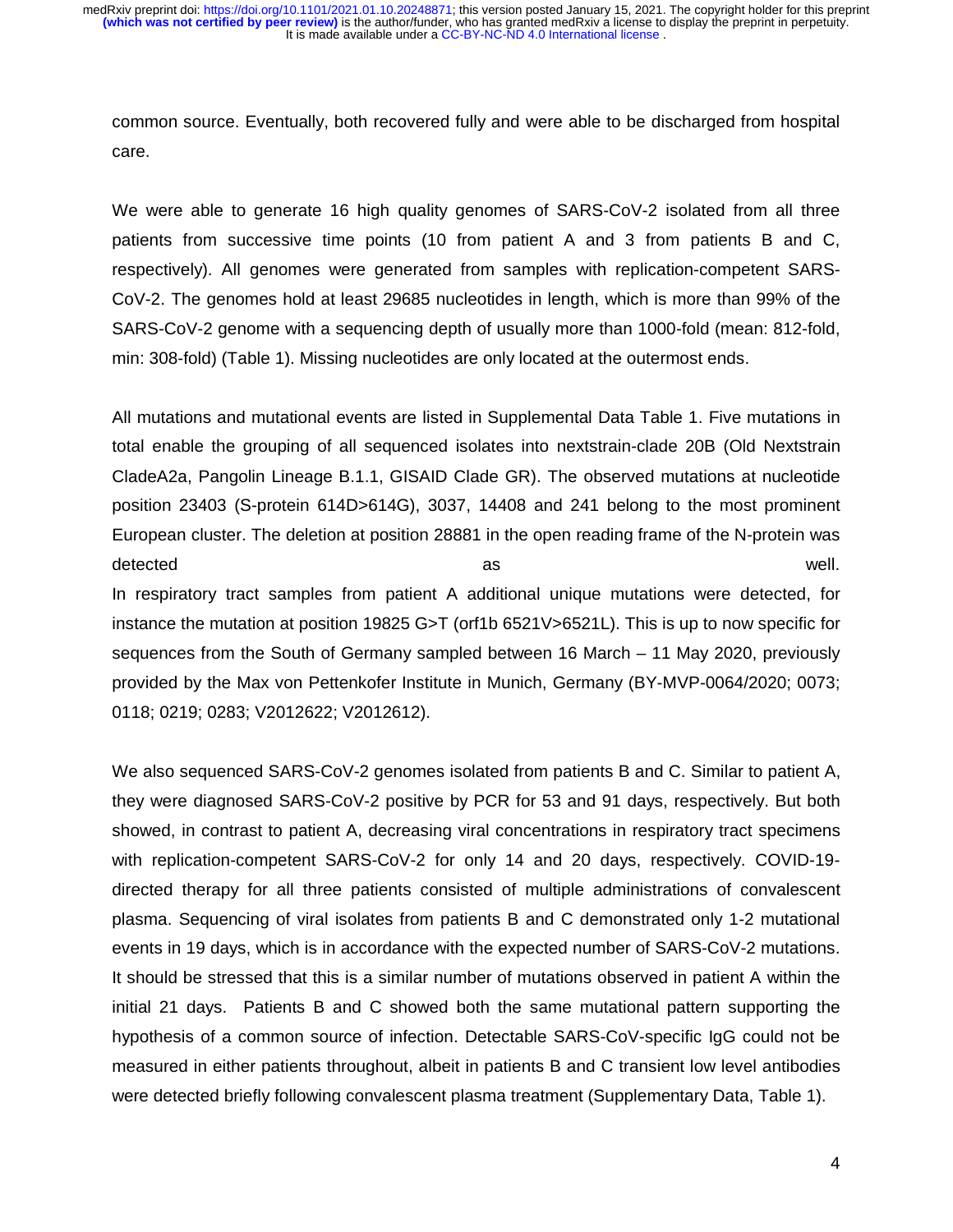In patient A sequences collected on day 30 (50 days following diagnosis) showed a notable increase in detectable mutations. Preceding this was treatment with two doses of convalescent plasma. Respiratory samples of patient A displayed an additional 5 mutations (one synonymous, two non-synonymous, deletion S protein H144 and one intergenic SNP), established at this time that could be tracked until day 134. Over time from day 30 onwards, another 11 additional detectable mutations accumulated (two synonymous and nine nonsynonymous, Supplementary Data Table 2).

#### **Discussion**

So far, only little detailed knowledge of immunosuppressed COVID-19 patients is available. Recent data has described significantly increased mutation rate and accumulation of these mutations within a short period of time in single case reports [10–12]. As SARS-CoV-2 was not only detectable but also cultivable from respiratory tract samples over such a long period of time, comprehensive sequencing data of SARS-CoV-2 could be generated from this single severely immunocompromised host. These sequences show an unusually large number of nucleotide changes and deletions in addition to an unusually high ratio of nonsynonymous mutational events. In our study, the ratio of non-synonymous to synonymous mutations is 3.25 and hence hence very very high

(A SUM (nonsynonymous mutations & deletions) / A synonymous mutations; 13/4).

This is observed without any detectable SARS-CoV-2 specific antibody response by the host and after administration of convalescent plasma, similar to the findings described by Kemp et al [12]. The therapeutic efficacy of convalescent plasma is still under investigation in multiple clinical trials but so far has been disappointing [13]. Our data suggests that its use should be critically evaluated in patients with prolonged viral replication, where the effect of exerting external immunological selective pressure on a large viral population remains unknown. In particular, given our current incomplete understanding of the interaction between different hosts and SARS-CoV-2, convalescent plasma therapy could support the emergence of viral escape variants over time. This would further complicate treatment options and epidemic control.

With respect to the new emerging lineage B1.1.7 with its dominant deletion at position 21765- 21770 (HVdel69-70) [4], our strain does not belong to this lineage. This specific deletion has already previously been observed and seems to be established independently at least two times (lineage 1.1.7 and 1.258), but in combination with mutation in the spike protein P681H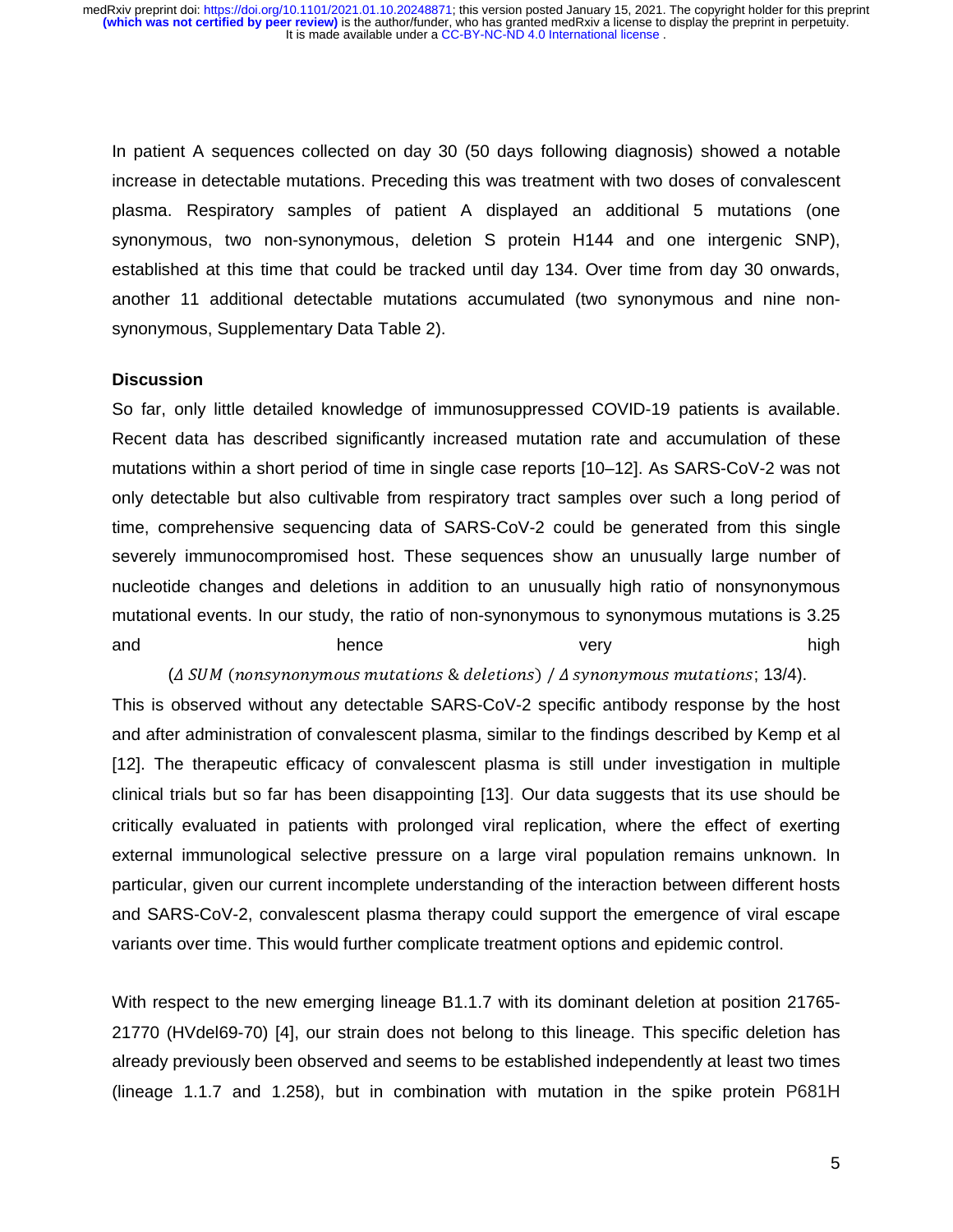(nt23604) and N501Y (nt23063), this seems to be unique at the moment [14]. In contrast to this, our samples show a deletion in the spike protein at Y144, which is not only observed in the emerging lineage B1.1.7 [4], but has also been described in a sample from 30 July 2020 in England (England/SHEF-C71F3/2020) [14]. As more detailed metadata of this strain is currently not available, one speculative explanation may be that these nucleotide changes were also generated in a chronically infected host.

Based on the assumption that circulating SARS-CoV-2 lineages accumulate nucleotide mutations at a rate of about 1-2 mutations per month [16], resulting in about 23,638 established mutations over year per genome [14], we would expect 8.64 mutations within 134 days, as seen for patient B and C (1.2 mutations in 19 days). However, for our index case, patient A, we could detect 16 mutations, which means more than a double (43.58 mutations per year) of the expected amount. Whether this occurs in the context of a quasispecies concept remains to be seen.

No additional SNPs affecting target sites of therapeutic agents like remdesevir were observed in our dataset. A number of monoclonal antibodies for treatment of SARS-CoV-2 infection are currently under evaluation and further work should elucidate the putative effect of these mutations on the target sites of these agents.

Our data have a number of limitations. They are based on an unusually long course of chronic infection with SARS-CoV-2 in a single individual, to our knowledge the longest published duration of infectious viral shedding since the start of the pandemic. Further we have no data on the neutralizing capacity of SARS-CoV-2-specific antibodies, including the applied convalescent plasma therapy, on the isolated viral populations. We assume little effect based on unaltered detectable viral concentrations measured from respiratory tract specimens throughout the course of infection. We also have no data on potential higher transmission capabilities conferred by the observed mutations. Enhanced appropriate infection control precautions during the prolonged care of this patient on our intensive care unit were sufficient and no nosocomial transmissions were observed.

In conclusion, we find that detailed characterization of the interaction between SARS-CoV-2 and the host in immunocompromised, particularly B-cell-depleted patients, provides a rare opportunity to follow viral adaptive evolution during the course of chronic infection. This will be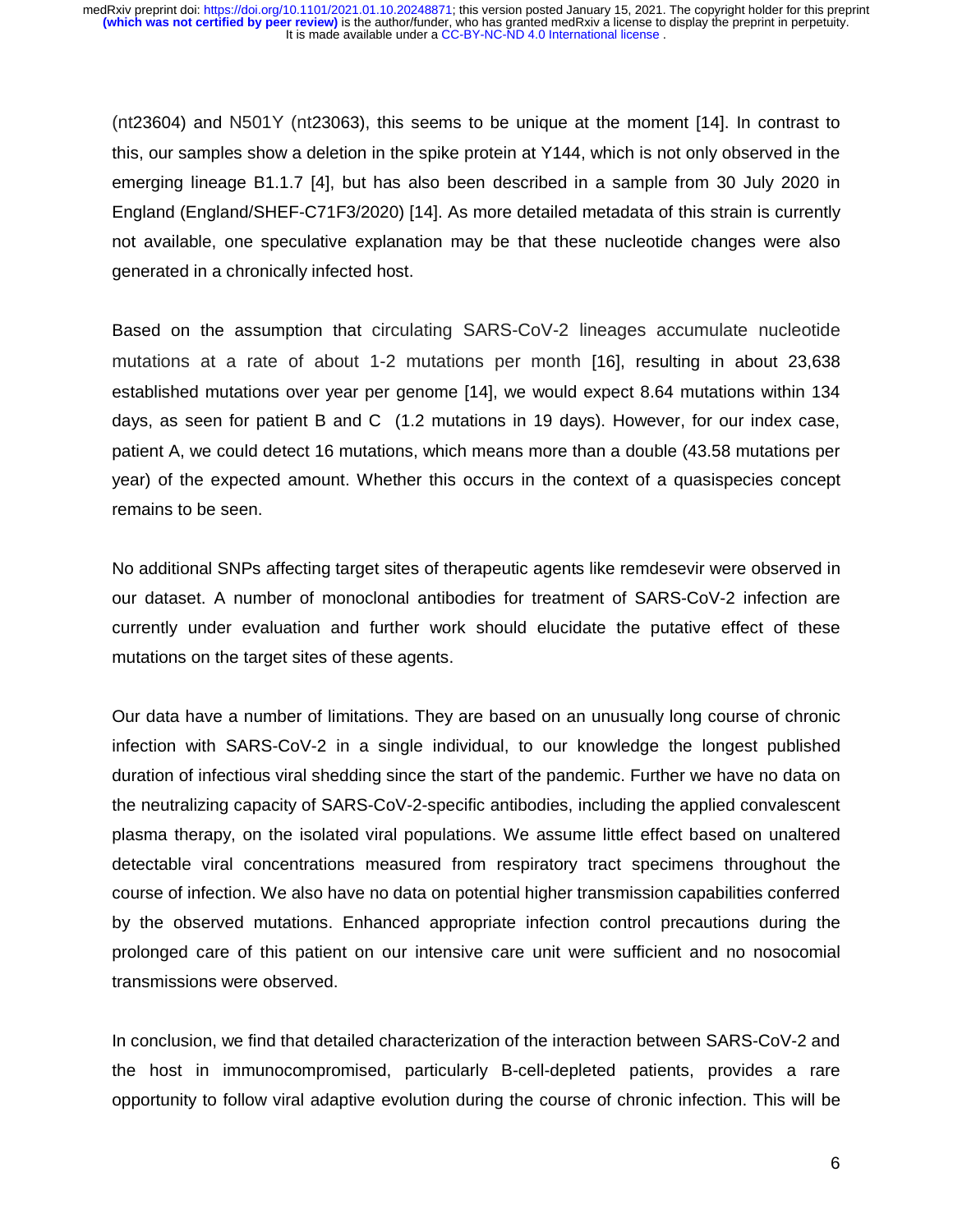crucial to understand the role of host-specific factors and help in the development of preventive and therapeutic agents. Further studies should therefore also specifically investigate the therapeutic efficacy of convalescent plasma therapy and protective effect of SARS-CoV-2 vaccines in immunocompromised individuals at increased risk of severe COVID-19 and fatal courses. We suggest that such studies should be done in collaboration between virology laboratories and clinical treatment centers to share findings in real-time and to translate them into therapeutic concepts as quickly as possible.

# Ethical Statement

Patients are part of the COVID-19 Registries of the LMU University Hospital Munich (CORKUM, WHO trial id DRKS00021225). Clinical and routine laboratory data was prospectively collected within the COVID-19 registries and verified and complemented by individual chart review. Patient data were pseudonymized for analysis and the study was approved by the local ethics committees (No: 20-245). Written informed consent was obtained from each patient or authorized by proxy before any study related procedure.

## Acknowledgment

We greatly acknowledge all the colleagues working on the intensive care unit at the LMU Hospital in Großhadern Munich and the diagnostic team at the Bundeswehr Institute of Microbiology (IMB), for their dedicated and excellent work in nursing and diagnostics of our patients.

## Funding

This study was partially funded by the Medical Biological Defense Research Program of the Bundeswehr Medical Service

## References

1. Gorbalenya, A.E.; Baker, S.C.; Baric, R.S.; de Groot, R.J.; Drosten, C.; Gulyaeva, A.A.; Haagmans, B.L.; Lauber, C.; Leontovich, A.M.; Neuman, B.W.; et al. The Species Severe Acute Respiratory Syndrome-Related Coronavirus□: Classifying 2019-NCoV and Naming It<br>SARS CoV 2, Not Microbiol 2020, 5, 536, 544, doi:10/gagi7m SARS-CoV-2. *Nat. Microbiol.* **2020**, *5*, 536–544, doi:10/ggqj7m.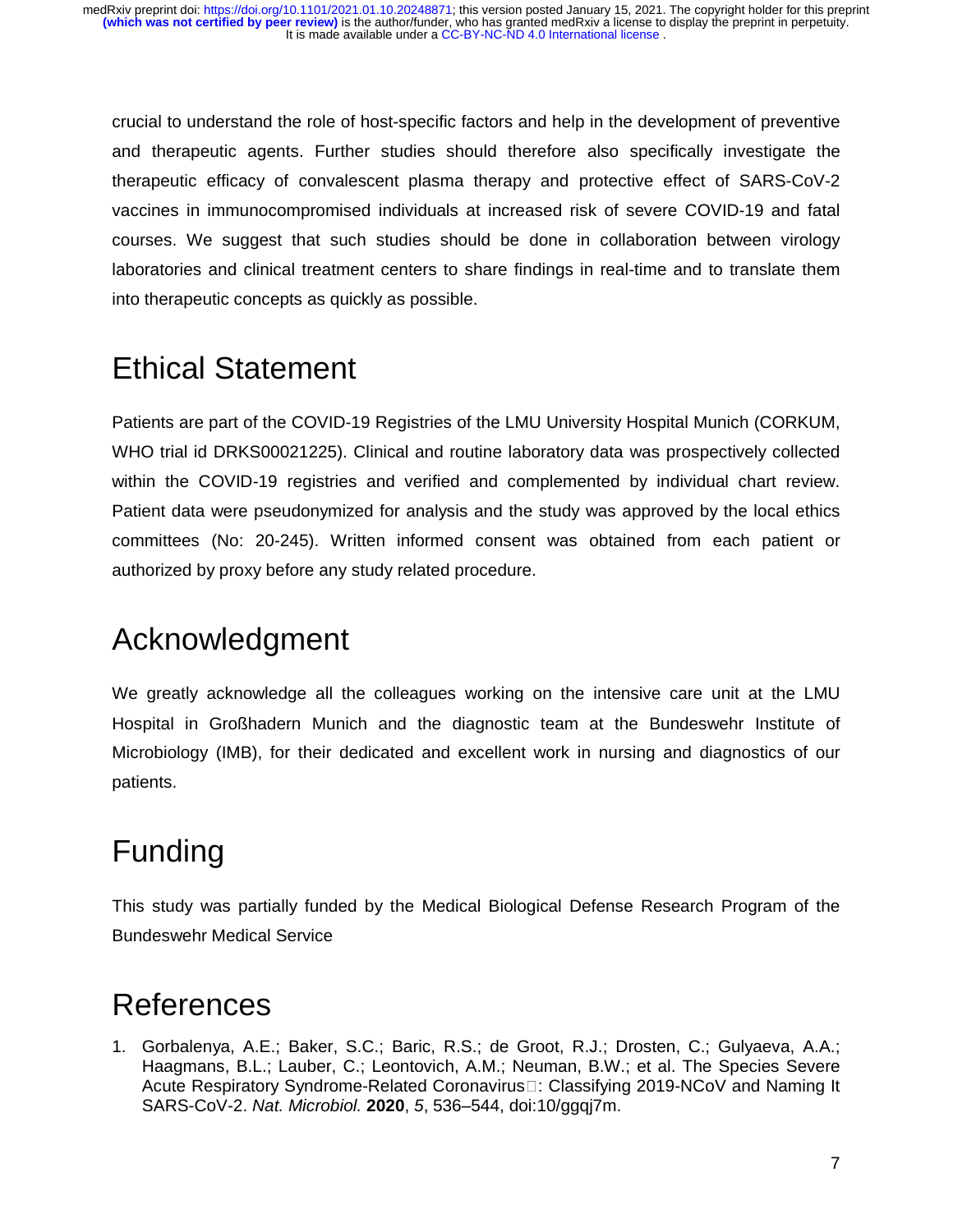It is made available under a [CC-BY-NC-ND 4.0 International license](http://creativecommons.org/licenses/by-nc-nd/4.0/) . **(which was not certified by peer review)** is the author/funder, who has granted medRxiv a license to display the preprint in perpetuity. medRxiv preprint doi: [https://doi.org/10.1101/2021.01.10.20248871;](https://doi.org/10.1101/2021.01.10.20248871) this version posted January 15, 2021. The copyright holder for this preprint

- 2. Dong, E.; Du, H.; Gardner, L. An Interactive Web-Based Dashboard to Track COVID-19 in Real Time. *Lancet Infect. Dis.* **2020**, *20*, 533–534, doi:10.1016/S1473-3099(20)30120-1.
- 3. ECDC *Rapid Increase of a SARS-CoV-2 Variant with Multiple Spike Protein Mutations Observed in the United Kingdom*; European Centre for Disease Prevention and Control: Stockholm, 2020; p. 13;.
- 4. Rambaut, A.; Loman, N.; Pybus, O.; Barclay, W.; Barrett, J.; Carabelli, A.; Connor, T.; Peacock, T.; Robertson, D.L.; Volz, E.; et al. *Preliminary Genomic Characterisation of an Emergent SARS-CoV-2 Lineage in the UK Defined by a Novel Set of Spike Mutations*; COVID-19 Genomics Consortium UK, 2020;
- 5. Martinot, M.; Jary, A.; Fafi-Kremer, S.; Leducq, V.; Delagreverie, H.; Garnier, M.; Pacanowski, J.; Mékinian, A.; Pirenne, F.; Tiberghien, P.; et al. Remdesivir Failure with SARS-CoV-2 RNA-Dependent RNA-Polymerase Mutation in a B-Cell Immunodeficient Patient with Protracted Covid-19. *Clin. Infect. Dis. Off. Publ. Infect. Dis. Soc. Am.* **2020**, doi:10.1093/cid/ciaa1474.
- 6. Korber, B.; Fischer, W.M.; Gnanakaran, S.; Yoon, H.; Theiler, J.; Abfalterer, W.; Hengartner, N.; Giorgi, E.E.; Bhattacharya, T.; Foley, B.; et al. Tracking Changes in SARS-CoV-2 Spike: Evidence That D614G Increases Infectivity of the COVID-19 Virus. *Cell* **2020**, *182*, 812- 827.e19, doi:10.1016/j.cell.2020.06.043.
- 7. Ziegler, K.; Steininger, P.; Ziegler, R.; Steinmann, J.; Korn, K.; Ensser, A. SARS-CoV-2 Samples May Escape Detection Because of a Single Point Mutation in the N Gene. *Euro Surveill. Bull. Eur. Sur Mal. Transm. Eur. Commun. Dis. Bull.* **2020**, *25*, doi:10.2807/1560- 7917.ES.2020.25.39.2001650.
- 8. Li, Q.; Wu, J.; Nie, J.; Zhang, L.; Hao, H.; Liu, S.; Zhao, C.; Zhang, Q.; Liu, H.; Nie, L.; et al. The Impact of Mutations in SARS-CoV-2 Spike on Viral Infectivity and Antigenicity. *Cell*  **2020**, *182*, 1284-1294.e9, doi:10.1016/j.cell.2020.07.012.
- 9. Mercatelli, D.; Giorgi, F.M. Geographic and Genomic Distribution of SARS-CoV-2 Mutations. *Front. Microbiol.* **2020**, *11*, doi:10.3389/fmicb.2020.01800.
- 10. Choi, B.; Choudhary, M.C.; Regan, J.; Sparks, J.A.; Padera, R.F.; Qiu, X.; Solomon, I.H.; Kuo, H.-H.; Boucau, J.; Bowman, K.; et al. Persistence and Evolution of SARS-CoV-2 in an Immunocompromised Host. *N. Engl. J. Med.* **2020**, *383*, 2291–2293, doi:10.1056/NEJMc2031364.
- 11. Avanzato, V.A.; Matson, M.J.; Seifert, S.N.; Pryce, R.; Williamson, B.N.; Anzick, S.L.; Barbian, K.; Judson, S.D.; Fischer, E.R.; Martens, C.; et al. Case Study: Prolonged Infectious SARS-CoV-2 Shedding from an Asymptomatic Immunocompromised Individual with Cancer. *Cell* **2020**, doi:10.1016/j.cell.2020.10.049.
- 12. Kemp, S.A.; Datir, R.P.; Collier, D.A.; Ferreira, I.; Carabelli, A.; Harvey, W.; Robertson, D.L.; Gupta, R.K. Recurrent Emergence and Transmission of a SARS-CoV-2 Spike Deletion <sup>Δ</sup>H69/ΔV70. *bioRxiv* **2020**, 2020.12.14.422555, doi:10.1101/2020.12.14.422555.
- 13. Simonovich, V.A.; Burgos Pratx, L.D.; Scibona, P.; Beruto, M.V.; Vallone, M.G.; Vázquez, C.; Savoy, N.; Giunta, D.H.; Pérez, L.G.; Sánchez, M. del L.; et al. A Randomized Trial of Convalescent Plasma in Covid-19 Severe Pneumonia. *N. Engl. J. Med.* **2020**, *0*, null, doi:10.1056/NEJMoa2031304.
- 14. Hadfield, J.; Megill, C.; Bell, S.M.; Huddleston, J.; Potter, B.; Callender, C.; Sagulenko, P.; Bedford, T.; Neher, R.A. Nextstrain: Real-Time Tracking of Pathogen Evolution. *Bioinformatics* **2018**, *34*, 4121–4123, doi:10/gdkbqx.
- 15. Kemp, S.A.; Collier, D.A.; Datir, R.; Gayed, S.; Jahun, A.; Hosmillo, M.; Ferreira, I.A.; Rees-Spear, C.; Mlcochova, P.; Lumb, I.U.; et al. Neutralising Antibodies Drive Spike Mediated SARS-CoV-2 Evasion. *medRxiv* **2020**, 2020.12.05.20241927, doi:10.1101/2020.12.05.20241927.
- 16. Duchene, S.; Featherstone, L.; Haritopoulou-Sinanidou, M.; Rambaut, A.; Lemey, P.; Baele, G. Temporal Signal and the Phylodynamic Threshold of SARS-CoV-2. *Virus Evol.* **2020**, *6*,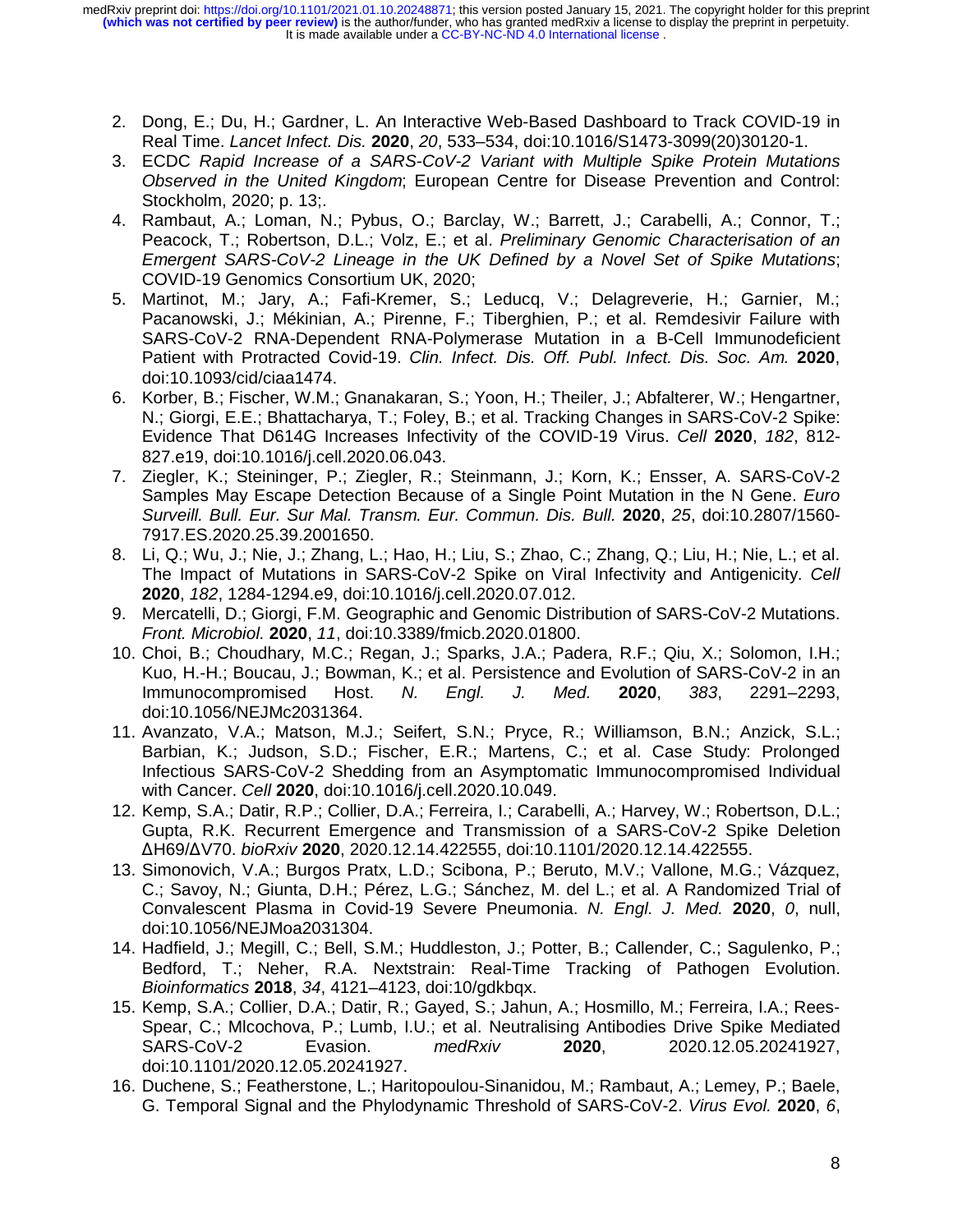doi:10.1093/ve/veaa061.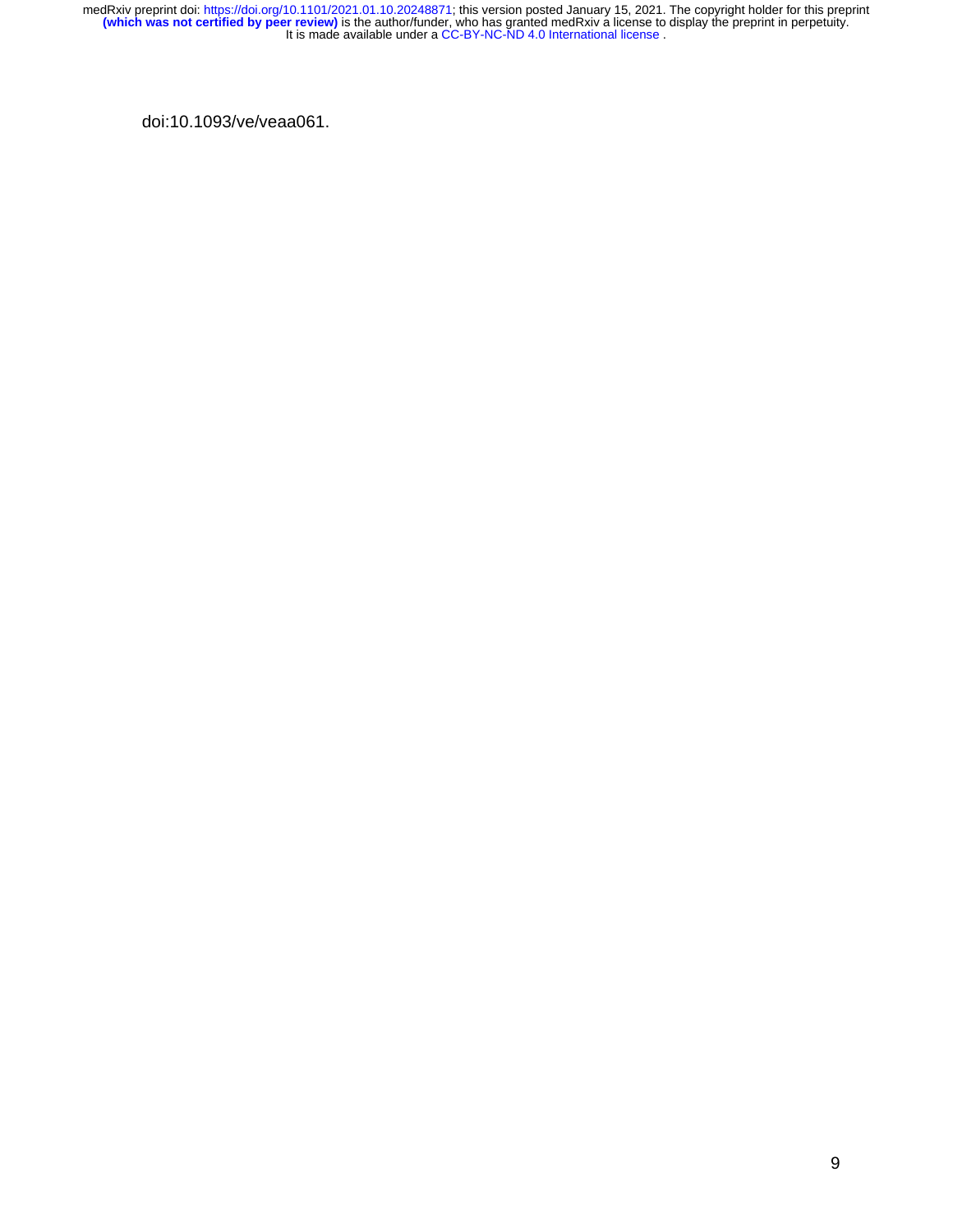## **Figures**



**Figure 1.** Time course of SARS-CoV-2 viral concentrations in endotracheal aspirates. X axis depicts time course from first positive PCR result, Y axis shows Log10 levels of SARS-CoV-2 RNA collected via endotracheal aspirates in Cp/ml. All specimens were positive for SARS-CoV-2 in culture. Arrows indicate administration of convalescent plasma. \* indicates sequenced samples.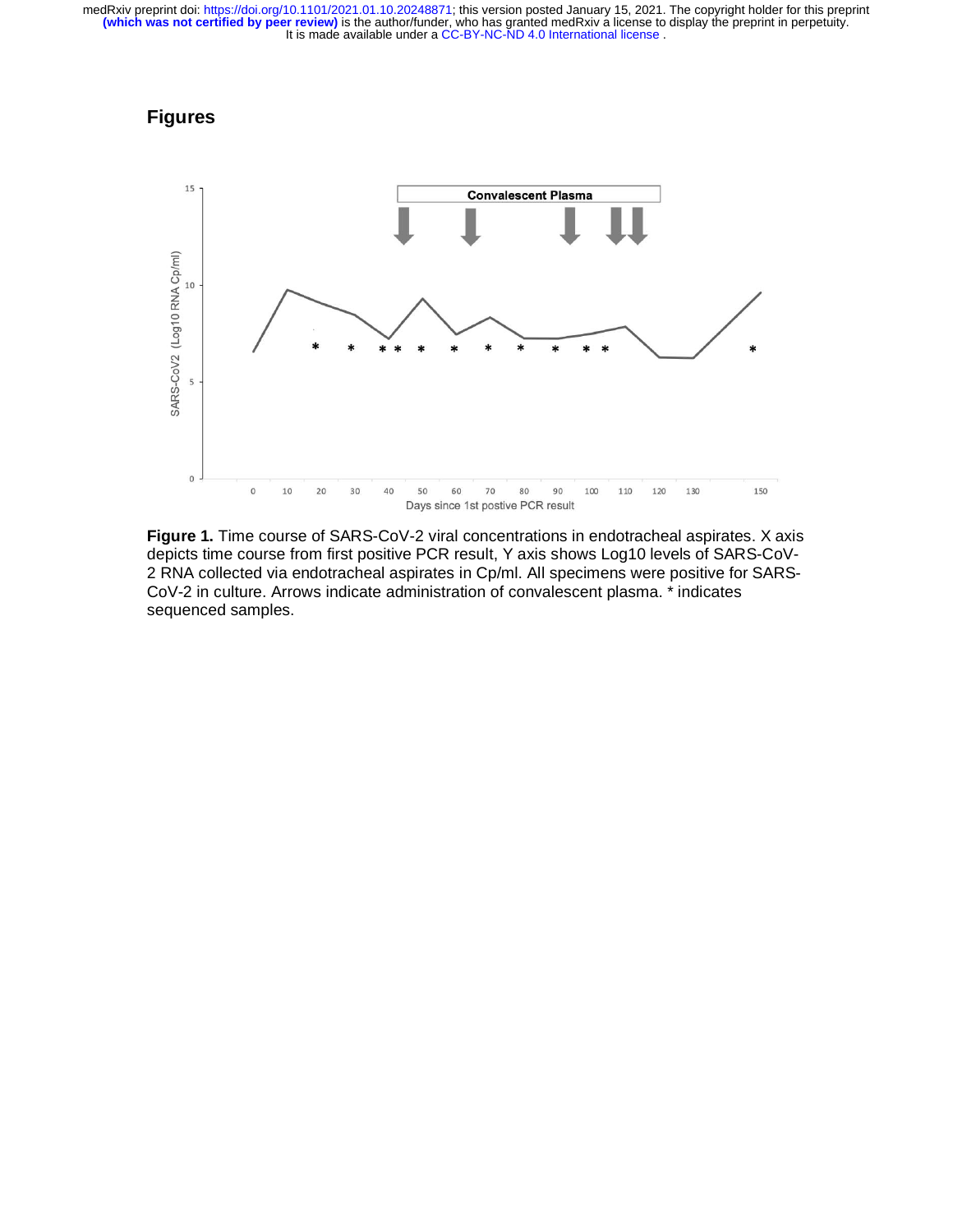

**Figure 2.** Mutational events over time grouped according to mutation classification seen for patient A. Dashed blue line shows the first administration of convalescence plasma.

| Day            | <b>Patient</b> | Genome<br>length | <b>Genome</b><br>coverage | ct-Value<br>(RdRP) | <b>Established</b><br>mutations | intermediate<br>mutations | Singular<br>mutational<br>events |
|----------------|----------------|------------------|---------------------------|--------------------|---------------------------------|---------------------------|----------------------------------|
| $\overline{0}$ | A              | 29685            | $>1000$ -fold             | 19.28              | $\mathbf 0$                     | $\mathbf 0$               | $\mathbf 0$                      |
| $\overline{7}$ | A              | 29978            | >1000-fold                | 21.07              | $\mathbf 0$                     | $\overline{2}$            | 9                                |
| 13             | A              | 29873            | 617-fold                  | 16.77              | $\mathbf 0$                     | $\mathbf 0$               | 3                                |
| 21             | A              | 29869            | 767-fold                  | 26.36              | $\mathbf 0$                     | $\Omega$                  | $\overline{2}$                   |
| 30             | Α              | 29853            | 400-fold                  | 26.60              | 5                               | 3                         | $\overline{2}$                   |
| 34             | A              | 29872            | 328-fold                  | 17.56              | $\mathbf 0$                     | $\Omega$                  | $\overline{4}$                   |
| 42             | A              | 29890            | 308-fold                  | 25.15              | 1                               | $\mathbf 0$               | 1                                |
| 63             | Α              | 29872            | 763-fold                  | 25.88              | $\mathbf 0$                     | 1                         | $\mathbf 0$                      |
| 77             | A              | 29901            | >1000-fold                | 23.62              | $\mathbf{1}$                    | $\mathbf 0$               | $\mathbf{1}$                     |
| 134            | A              | 29898            | $>1000$ -fold             | 14.62              | $\mathbf 0$                     | $\mathbf 0$               | $\overline{7}$                   |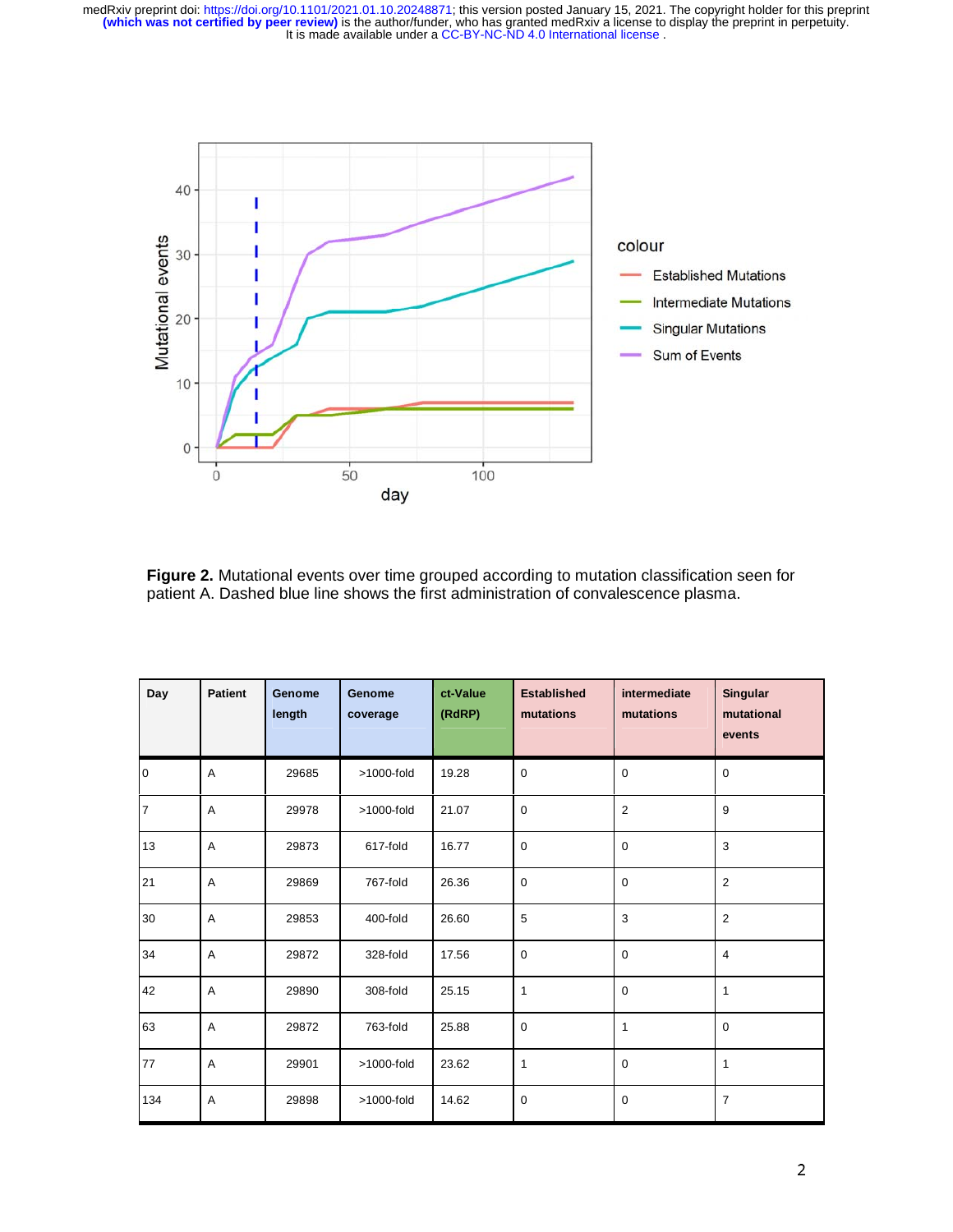| 10 | B | 29901 | >1000-fold    | 25,17 | 0           | $\mathbf 0$ | 0 |
|----|---|-------|---------------|-------|-------------|-------------|---|
|    | B | 29873 | $>1000$ -fold | 21,76 |             | $\Omega$    | 3 |
| 13 | B | 29865 | $>1000$ -fold | 27,31 | 0           | $\mathbf 0$ |   |
| 10 | C | 29900 | >1000-fold    | 18,03 | $\mathbf 0$ | 0           | 0 |
|    |   |       |               |       |             |             |   |
| 6  | C | 29901 | >1000-fold    | 21,61 | $\mathbf 0$ | 0           |   |

**Table 1:** Overview of genomes metadata and summary of observed mutations in this study. For classification of mutations, please refer to Suppl\_Data\_File1.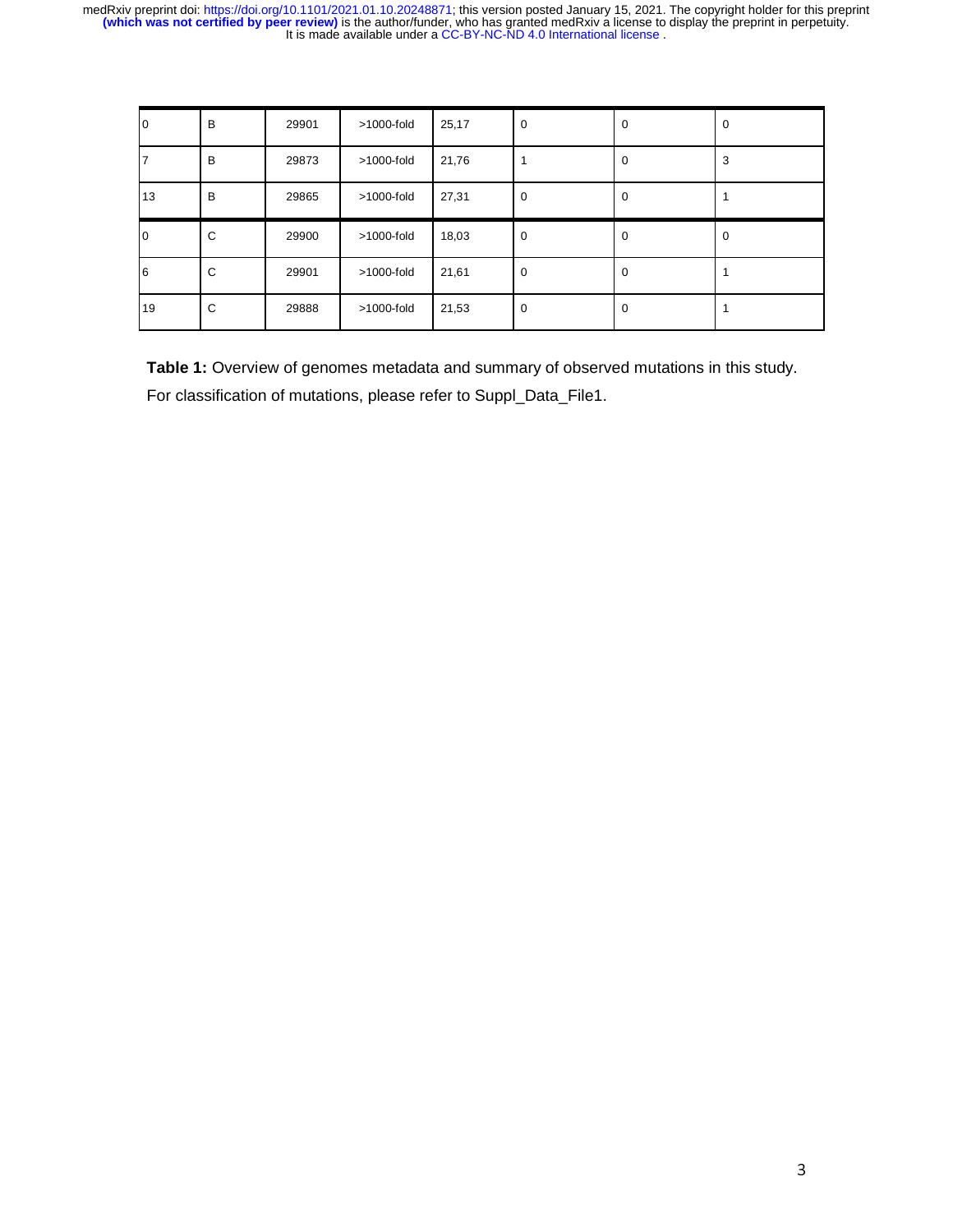| gene        | nucleotide     | amino acid               | remarks                         |
|-------------|----------------|--------------------------|---------------------------------|
| 5'-UTR      | C241T          | $\overline{\phantom{a}}$ |                                 |
| Orf1a       | G558T          | G98V                     |                                 |
|             | A2270G         | K669E                    |                                 |
|             | G3564T         | G1100V                   |                                 |
|             | A4230T         | T1322I                   |                                 |
|             | C4241G         | <b>I1326V</b>            | Established mutation            |
|             | C5178T         | T1638I                   | Clone-specific mutation         |
|             | A9741G         | N3159S                   |                                 |
|             | C10116T        | T3284I                   |                                 |
|             | A11451G        | Q3729R                   |                                 |
|             | G12566T        | V4101F                   | Clone-specific mutation         |
|             | C12756T        | T4164I                   | Established mutation            |
|             | C14408T        | P4715L                   | Clone-specific mutation         |
|             | G19825T        | V6521L                   | Clone-specific mutation         |
| $\mathbb S$ | 21990-21993del | Y144del                  | Established inframe<br>deletion |
|             | G22992A        | <b>S477N</b>             |                                 |
|             | G23012A        | E484K                    | Established mutation            |
|             | A23403G        | D614G                    | Clone-specific mutation         |
| inter-orf   | G27201T        | $\overline{\phantom{a}}$ | Established mutation            |
| Orf6        | GTT27214ATA    | V <sub>5</sub>           |                                 |